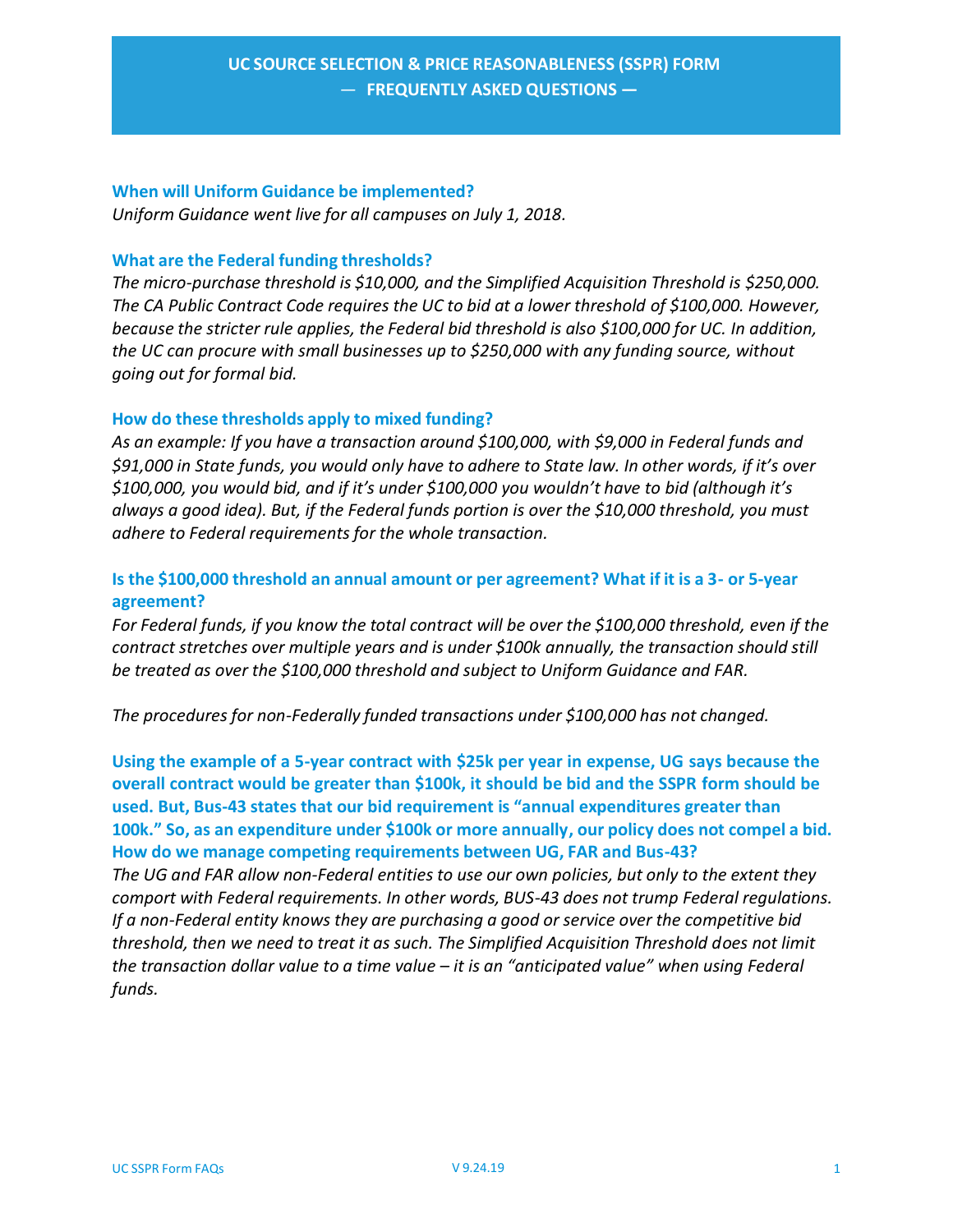# **How does the SSPR Form work for multi‐year systemwide contracts, like Fisher Scientific/VWR? Is a Form required for each and every transaction which meets the Federal fund \$10k threshold?**

*Yes, the form is required for each transaction to document for the government how the purchase was made. While UG and FAR support the use of competitively bid blanket contracts, the requirement to document each transaction is required by UG and FAR as part of the terms and conditions of the Federal award.*

## **Is the SSPR Form required for catalog transactions that exceed the \$10k Federal fund threshold?**

*Yes, the form is still required as noted above. Your eProcurement system can route orders based on account string, vendor, or dollar amount. Alternatively, your campus may opt for another option for documenting the purchases.*

# **Is it recommended that Campus departments document Source Selection and Price Reasonableness for under \$100,000 (non‐Federal) and under \$10,000 (Federal), even though it's not required?**

*That is a campus decision. Some campuses continue to document all purchases under \$100,000 though it is not required by the State, or purchases under \$10,000 though it is not required Federally.*

## **In situations where campus funds are being used up front, and then being rebated or reimbursed by Federal funds, would Uniform Guidance apply?**

*Yes, in any case where Federal funds are being used – either upfront or reimbursed later – Uniform Guidance would apply.*

**Is this form needed for internal use of funds, like recharges between campus departments?** *No, you do not need to use this form for internal use, only with outside vendors.*

## **Who will train campus departments on completing the form?**

*The form is located on the UCOP website with a set of comprehensive instructions for completing the Form. These instructions also include detailed definitions of terms, along with additional resources. If department users run into problems completing the form, they can contact their campus Procurement Department or Dept. of Contracts and Grants or Research liaison group for coaching to complete it.*

### **Will campus departments revolt upon needing to complete this form?**

*The campuses that have already implemented UG haven't experienced trouble rolling it out to their departments. Ultimately, this is part of the terms and conditions requirements for Federal awards. Whether they realize it or not, researchers have already done this work, they just have to document it now.*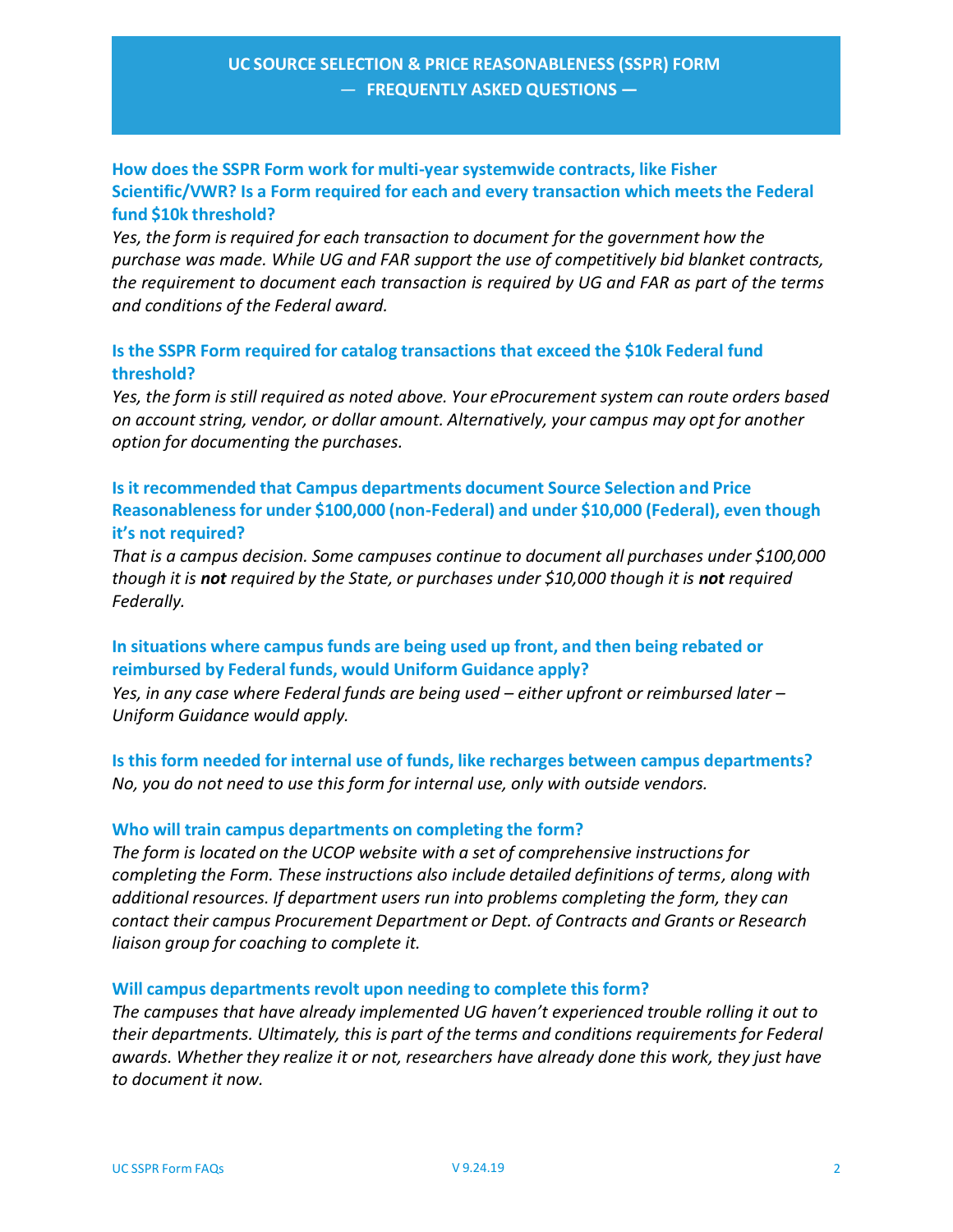# **Will requiring a department signature on the SSPR Form prevent POs from being approved in a timely manner?**

*The person responsible for the funding on the transaction within that campus department should sign the form at the same time as they complete the form, so there should not be a delay. Departments could put together a list of account approvers to expedite the completion of the form. Electronic signatures are acceptable.*

### **Can an assistant sign the SSPR form for a PI?**

*The signature is essentially a certification of whom made the decision to work with that vendor using that account string/fund. If an assistant made that purchase decision, they can sign the form. However, to avoid fraud, the person responsible for the funding and the purchase decision must be the one to sign the form.*

### **Does Procurement need to sign the SSPR form?**

*No, procurement does not need to sign it. When this form accompanies a requisition, Procurement will review the form, and validate that the information meets governmental requirements. Purchasing will not approve the requisition without having conducted this review.*

### **How should we attach the forms?**

*When using the fillable PDF format, all relevant documents can be attached to the requisition as a packet. When using the form in Word(.doc) format, attach the documents to the requisition.*

**Once the form is are signed and approved, where should it be maintained for record‐keeping?**  *It should be attached to the requisition in the campus eProcurement system. If your departments keep files internally, the form should be filed with the records for that transaction.*

## **Do PIs need to verify that change of brand, manufacturer or supplier would compromise the continuity and integrity of a project?**

*In the sole source description, the PI needs to describe what would happen if they did change brands and how it would impact their project, including costs, delays, etc.*

**Does Conflict of Interest (COI) apply to mixed funds, and does it apply to retired staff as well?**  *Conflict of Interest requirements apply regardless of funding source – Federal, non‐Federal or mixed funding. Yes, the UC‐COI policy applies to retired staff if they are the Supplier receiving funds, check BUS‐43 for COI details.*

## **Do small businesses need to be certified?**

*Yes, the University defines a Small Business Enterprise (SBE) as an independently owned and operated concern, certified, or certifiable, as a Small Business by the Federal Small Business Administration (SBA), by applicable state or local government agencies (such as the California Department of General Services Office of Small Business & Disabled Veteran Business Enterprise) and other recognized certifying agencies or councils.*